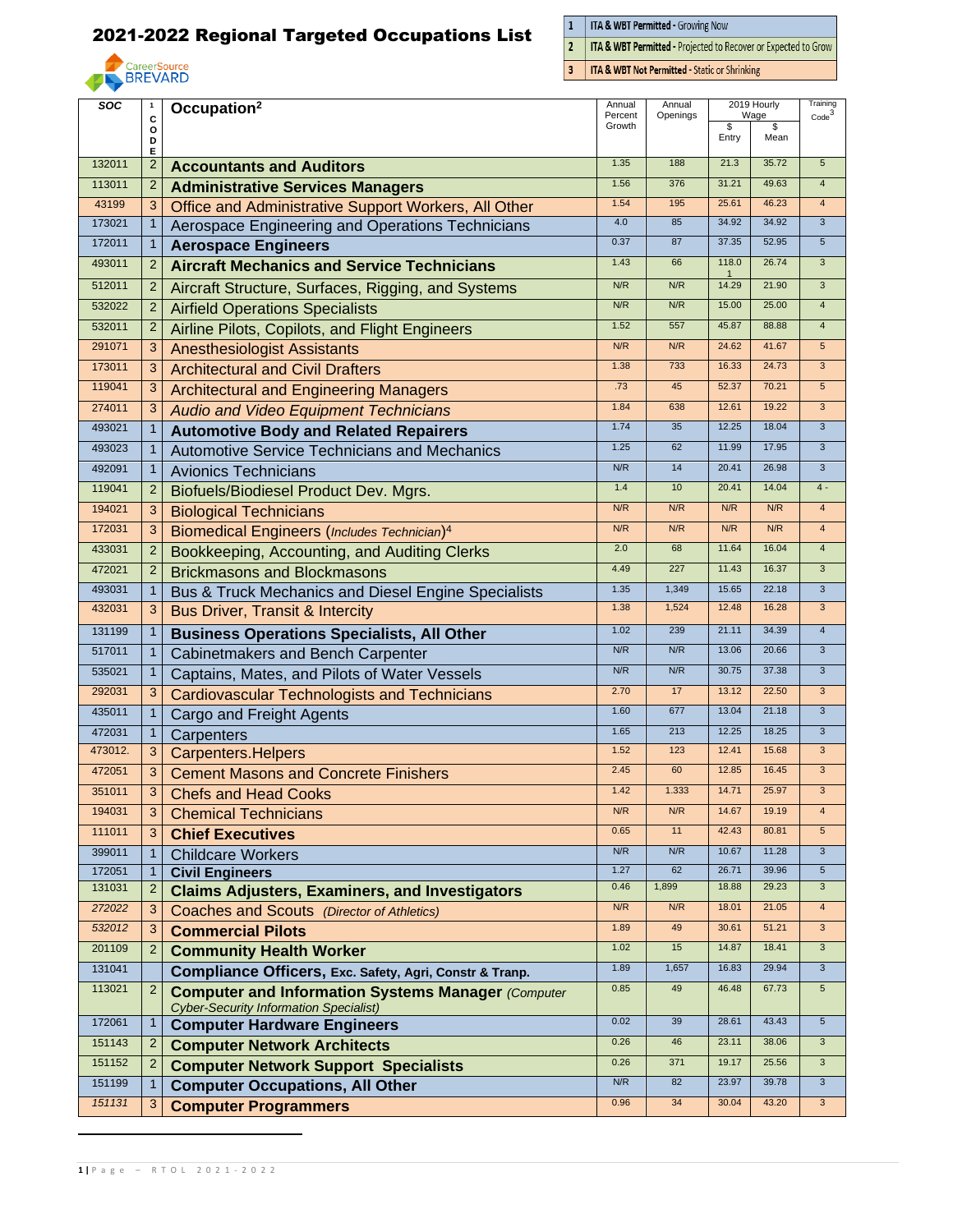

 $\frac{1}{2}$ **ITA & WBT Permitted - Growing Now** 

ITA & WBT Permitted - Projected to Recover or Expected to Grow

 $\overline{3}$ **ITA & WBT Not Permitted - Static or Shrinking** 

|        |                |                                                                      | 0.68      | 73        | 26.42 | 42.26      | $\overline{4}$  |
|--------|----------------|----------------------------------------------------------------------|-----------|-----------|-------|------------|-----------------|
| 151121 | $\mathbf{1}$   | <b>Computer Systems Analysts</b>                                     |           |           |       |            |                 |
| 151151 | $\overline{2}$ | <b>Computer User Support Specialists</b>                             | 1.06      | 34        | 14.62 | 23.08      | 3               |
| 492011 | 3              | <b>Computer, ATM, and Office Machine Repairers</b>                   | N/R       | N/R       | 12.32 | 14.75      | $\mathbf{3}$    |
| 514011 | $\mathbf{1}$   | Computer-Controlled Machine Tool Operators Metal & Plastic           | 17.2      | 55        | 15.90 | 17.44      | $\mathbf{3}$    |
| 474011 | $\overline{2}$ | <b>Construction and Building Inspectors</b>                          | 1.57      | 1,019     | 18.20 | 27.21      | $\overline{3}$  |
| 472061 | $\overline{2}$ | <b>Construction Laborers</b>                                         | 23.80     | 378       | 13.59 | <b>XXX</b> | $\mathbf{3}$    |
| 119021 | 2              | <b>Construction Managers</b>                                         | 1.51      | 18        | 25.11 | 42.47      | $\overline{4}$  |
| 352014 | $\mathbf{1}$   | Cooks, Restaurant                                                    | 17.80     | 97        | 9.53  | 13.79      | $\overline{3}$  |
| 273043 | $\overline{2}$ | Copy Writers (Web Content)                                           | N/R       | N/R       | N/R   | N/R        | $5\phantom{.0}$ |
| 333012 | 2              | <b>Correctional Officers and Jailers</b>                             | .18       | 62        | 16.54 | 21.33      | $\mathbf{3}$    |
| 131051 | $\mathbf{1}$   | <b>Cost Estimators</b>                                               | 1.78      | 46        | 18.15 | 25.73      | $\mathbf{3}$    |
| 37021  | $\mathbf{1}$   | <b>Crane and Tower Operators</b>                                     | 0.39      | 12        | 21.23 | 39.63      | $\mathbf{3}$    |
| 151141 | $\mathbf{1}$   | Database Administrators (Database Security Admin.)                   | 1.65      | 658       | 25.63 | 40.74      | $\overline{4}$  |
| 319091 | $\overline{2}$ | <b>Dental Assistants</b>                                             | 1.91      | 86        | 12.99 | 17.53      | $\mathbf{3}$    |
| 292021 | $\overline{2}$ | <b>Dental Hygienists</b>                                             | 2.21      | 1.000     | 22.54 | 30.31      | $\overline{4}$  |
| 292032 | $\overline{2}$ | <b>Diagnostic Medical Sonographers</b>                               | 4.07      | 270       | 21.51 | 28.80      | $\overline{3}$  |
| 292051 | 3              |                                                                      | N/R       | N/R       | 10.87 | 13.98      | 3               |
| 291031 |                | <b>Dietetic Technicians</b>                                          | 19.80     | 18.83     | 29.43 | 28.21      | $5\phantom{.0}$ |
| 173019 | 3              | <b>Dietitians and Nutritionists</b>                                  | N/R       | N/R       | 13.54 | 17.29      | $\overline{3}$  |
|        | 3              | Drafters, All Other                                                  |           |           |       |            |                 |
| 472081 | 3              | <b>Drywall and Ceiling Tile Installers</b>                           | 2.88      | 11        | 11.52 | 15.03      | $\mathbf{3}$    |
| 119031 | 3              | <b>Education Administrators, Preschool and Childare Centers</b>      | 1.56      | 16        | 15.09 | 18.12      | $\overline{4}$  |
| 512022 | 3              | <b>Electrical and Electronic Equipment Assemblers</b>                | N/R       | N/R       | N/R   | N/R        | 3               |
| 492094 | $\overline{2}$ | Electrical and Electronic Repairers, (Commercial & Industrial Equip) | N/R       | 21        | 17.25 | 24.19      | $\overline{3}$  |
| 173023 | $\overline{2}$ | <b>Electrical and Electronics Engineering Technicians</b>            | 0.78      | 50        | 20.16 | 29.60      | $\overline{4}$  |
| 172071 | $\overline{2}$ | <b>Electrical Engineers</b>                                          | 1.02      | 76        | 36.83 | 51.83      | $5\overline{)}$ |
| 499051 | $\mathbf{1}$   | <b>Electrical Power-Line Installers and Repairers</b>                | .75       | N/R       | 17.35 | 27.20      | $\overline{3}$  |
| 472111 | $\overline{2}$ | <b>Electricians</b>                                                  | 1.06      | 162       | 15.38 | 25.22      | $\mathbf{3}$    |
| 512023 | 2              | <b>Electromechanical Equipment Assemblers</b>                        | 1.06      | 15        | 18.25 | 27.89      | $\mathbf{3}$    |
| 172072 | $\mathbf{1}$   | <b>Electronic Engineers, Except Computers</b>                        | .83       | 56        | 33.91 | 48.24      | $5\overline{)}$ |
| 492097 | 3              | Electronic Home Entertainment Equip. Installers & Repairers          | 1.90      | 152       | 11.04 | 16.24      | 3               |
| 252021 | $\overline{2}$ | <b>Elementary School Teachers, Except Special Education</b>          | 1.23      | 177       | 21.50 | 26.96      | $5\phantom{.0}$ |
| 292041 | $\overline{2}$ | <b>Emergency Medical Technicians and Paramedics</b>                  | 2.30      | 11        | 12.53 | 15.88      | $\overline{4}$  |
| 172199 | $\overline{2}$ | Engineers, All Other (Mechatronics)                                  | N/R       | N/R       | 38.91 | 55.29      | $5\phantom{.0}$ |
| 194091 | $\overline{2}$ | <b>Environmental Science &amp; Protection Technicians</b>            | 1.71      | 54        | 21.07 | 36.67      | 5               |
| 173026 |                | <b>Industrial Engineering Technologists and Technicians</b>          | 1.45      | 16        | 17.45 | 28.52      | 4               |
| 192041 | $\overline{2}$ | <b>Environmental Scientists &amp; Specialists, Including Health</b>  | 2.40      | 11        | 18.63 | 28.79      | $5\overline{)}$ |
| 436011 | $\overline{2}$ | <b>Executive Secretaries and Administrative Asst.</b>                | 1.25      | 33        | 15.79 | 20.99      | $\mathbf{3}$    |
| 399031 | 3              | <b>Exercise Trainers and Group Fitness Instructors</b>               | .43       | 11        | 12.65 | 15.01      | $\overline{2}$  |
| 512091 | $\overline{2}$ | <b>Fiberglass Laminators and Fabricators (Composites)</b>            | N/R       | N/R       | 12.50 | 14.84      | $\mathbf{3}$    |
| 332011 | $\overline{2}$ | <b>Fire Fighters</b>                                                 | <b>NR</b> | <b>NR</b> | 16.26 | 22.00      | $\mathbf{3}$    |
| 431011 | $\mathbf{1}$   | First-Line Superv. of Office and Admin. Support Workers              | .71       | 275       | 15.91 | 25.54      | $\overline{4}$  |
| 471011 | $\mathbf{1}$   | First-Line Supervisors of Constr. Trades and Extraction              | 1.63      | 157       | 19.12 | 27.14      | $\overline{4}$  |
|        |                | <b>Workers</b>                                                       |           |           |       |            |                 |
| 351012 | $\mathbf{1}$   | First-Line Supervisors of Food Preparation & Serving Wkrs.           | N/R       | 112       | 11.39 | 17.22      | $\mathbf{3}$    |
| 491011 | $\mathbf{1}$   | First-Line Supervisors of Mechanics, Installers, and                 | 1.32      | 71        | 22.38 | 30.94      | $\mathbf{3}$    |
|        |                | <b>Repairers</b>                                                     |           |           |       |            |                 |
| 411012 | $\mathbf{1}$   | First-Line Supervisors of Non-Retail Sales Wkrs.                     | 0.77      | 340       | 12.42 | 36.50      | $\mathbf{3}$    |
| 391021 | $\overline{2}$ | First-Line Supervisors of Personal Service Workers                   | 1.12      | 13        | 12.71 | 19.88      | $\overline{3}$  |
| 511011 |                | First-Line Supervisors of Production & Oper. Wkrs.                   | 0.10      | 12        | 18.91 | 29.45      | $\mathbf{3}$    |
| 411011 | $\mathbf{1}$   | First-Line Supervisors of Retail Sales Workers                       | 1.14      | 240       | 13.13 | 20.34      | $\overline{3}$  |
| 531031 | $\mathbf{1}$   | First-Line Supervisors of Transportation and Material-               | 1.29      | 1.392     | 15.24 | 25.39      | $\mathbf{3}$    |
|        |                | <b>Moving Machine and Vehicle Operators</b>                          |           |           |       |            |                 |
| 371012 | $\mathbf{1}$   | First-Line Supv. of Landscaping, Lawn Svc,& Groundskeeping           | 1.79      | 58        | 13.19 | 24.57      | $\mathbf{3}$    |
|        |                |                                                                      |           |           |       |            |                 |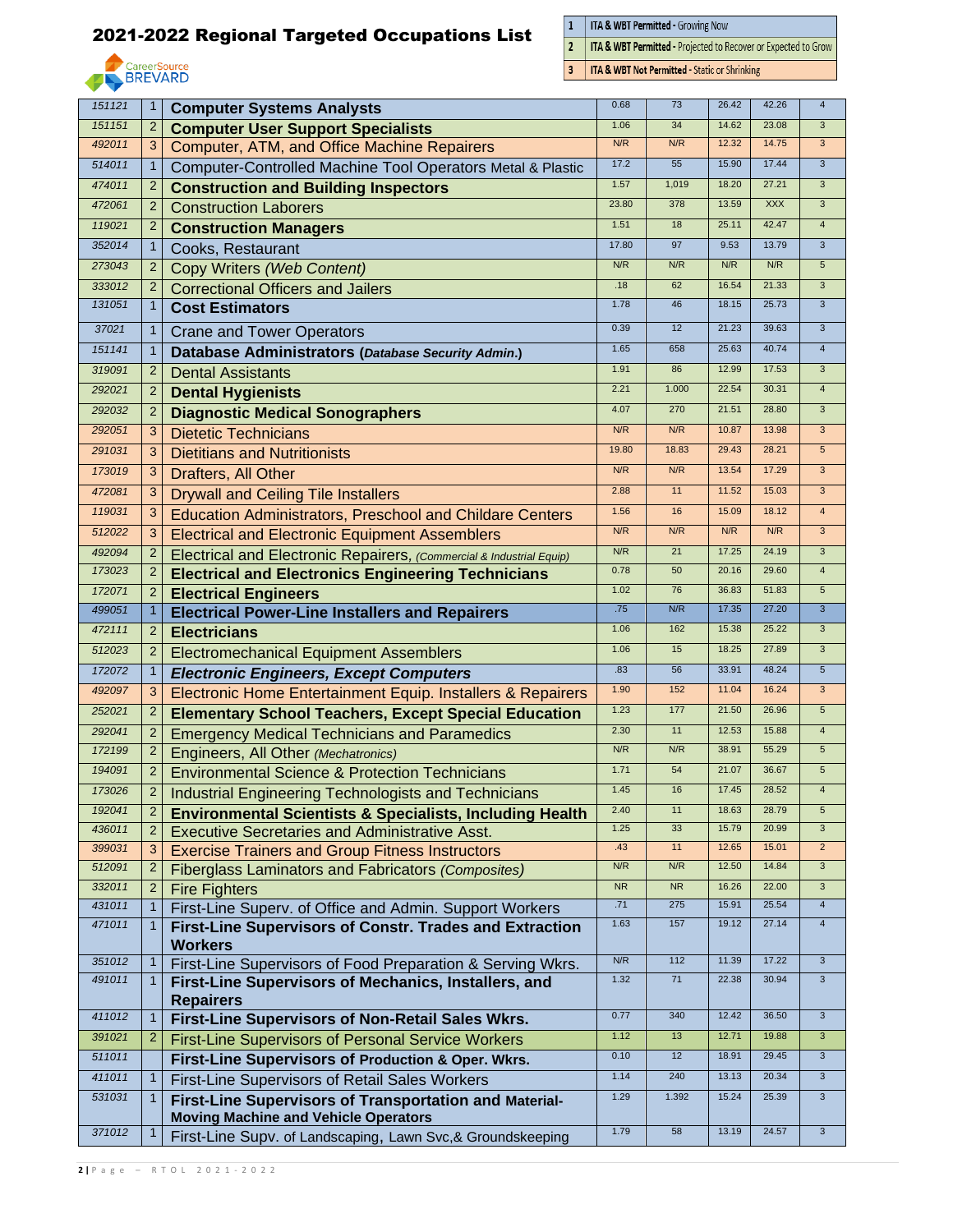

 $\frac{1}{2}$ ITA & WBT Permitted - Growing Now

 $\overline{3}$ 

ITA & WBT Permitted - Projected to Recover or Expected to Grow

**ITA & WBT Not Permitted - Static or Shrinking** 

| 119039 | 3              | <b>Fitness and Wellness Coordinators</b>                         | 2.63   | 97    | 30.43 | 37.64 | 5                       |
|--------|----------------|------------------------------------------------------------------|--------|-------|-------|-------|-------------------------|
| 119051 | 3              | <b>Food Service Managers</b>                                     | 1.10   | 50    | 17.25 | 31.56 | $\overline{4}$          |
| 194092 | 3              | <b>Forensic Science Technicians</b>                              | N/R    | N/R   | N/R   | N/R   | $\overline{4}$          |
| 170329 | 3              | <b>Fuel Cell Technicians</b>                                     | N/R    | N/R   | 18.56 | 29.97 | $\overline{3}$          |
| 119061 | 3              | <b>Funeral Service Managers</b>                                  | 1.20   | 217   | 23.75 | 29.19 | $\overline{4}$          |
| 517021 | 3              | <b>Furniture Finisher</b>                                        | 9.10   | 65    | 10.65 | 13.40 | $\mathbf{3}$            |
| 111021 | 3              | <b>General and Operations Managers</b>                           | 1.20   | 36    | 30.26 | 56.95 | $\overline{4}$          |
| 472121 | 3              | <b>Glaziers</b>                                                  | 1.96   | 658   | 13.89 | 17.80 | $\overline{3}$          |
| 271024 | 3              | <b>Graphic Designers</b>                                         | 0.29   | 37    | 13.89 | 20.98 | $\overline{4}$          |
| 292099 | $\overline{2}$ | Health Technologists and Technicians, All Other                  | 1.92   | 1011  | 12.98 | 19.75 | $\overline{3}$          |
| 319099 | $\overline{2}$ | <b>Healthcare Support Workers, All Other</b>                     | N/R    | N/R   | N/R   | N/R   | $\overline{3}$          |
| 499021 | $\overline{2}$ | Heating, Air Cond. & Refrigeration Mechanics & Installers        | 1.48   | 102   | 14.71 | 18.74 | $\overline{3}$          |
| 533032 | 1              | Heavy and Tractor-Trailer Truck Drivers                          | 1.21   | 11.50 | 13.10 | 19.78 | 3                       |
| 473012 | 3              | Helper, Carpenter                                                | 2.89   | 10.45 | 12.65 | 15.01 | $\mathbf{3}$            |
| 519198 | $\overline{2}$ | Helpers--Production Workers (Forklift Operator and Dock Wkr.)    | N/R    | N/R   | N/R   | N/R   | $\overline{3}$          |
| 537041 | $\overline{2}$ | <b>Hoist and Winch Operators</b>                                 | N/R    | N/R   | N/R   | N/R   | $\overline{3}$          |
| 311011 | $\overline{2}$ | <b>Home Health Aide</b>                                          | 28.4   | 930   | 11.57 | 13.67 | 3                       |
| 131071 | $\mathbf{1}$   | <b>Human Resources Specialist</b>                                | 1.22   | 118   | 15.57 | 25.80 | $\overline{4}$          |
| 172112 | 1              |                                                                  | 1.26   | 63    | 35.44 | 42.01 | 5                       |
|        |                | <b>Industrial Engineers</b> (Human Factors & Ergonomics)         |        |       |       |       |                         |
| 173026 | $\overline{2}$ | <b>Industrial Engineering Technologist &amp; Technicians</b>     | 2.89   | 91    | 26.01 | 43.01 | $\overline{4}$          |
| 499041 | $\overline{2}$ | Industrial Machinery Mechanics (Crane Maintenance Tech.)         | 1.18   | 1,374 | 15.99 | 23.30 | $5\overline{)}$         |
| 151122 | $\mathbf{1}$   | <b>Information Security Analysts</b> (Cyber-security Specialist) | 2.40   | 31    | 27.56 | 43.19 | $\overline{3}$          |
| 519061 | 3              | Inspectors, Testers, Sorters, Samplers & Weighers                | N/R    | N/R   | 12.48 | 19.05 | $\overline{3}$          |
| 259031 | $\overline{2}$ | <b>Instructional Designers and Technologists</b>                 | N/R    | N/R   | 19.22 | 28.14 | $5\phantom{.0}$         |
| 271025 | 3              | <b>Interior Designers</b>                                        | 1.36   | 39    | 13.77 | 23.70 | $\mathbf{3}$            |
| 273091 | $\overline{2}$ | <b>Interpreters and Translators</b>                              | 3.76   | 162   | 11.22 | 19.97 | $\overline{4}$          |
| 373011 | 3              | Landscapers & Grounds Keeping Workers                            | 12.90  | 10.65 | 11.47 | 14.01 | 3                       |
| 436012 | $\mathbf{1}$   | <b>Legal Secretaries</b>                                         | 1.41   | 456   | 12.74 | 18.77 | $\overline{3}$          |
| 254031 | $\mathbf{1}$   | <b>Library Technicians</b>                                       | 2.45   | 135   | 14.05 | 18.29 | $\overline{3}$          |
| 292061 | $\overline{2}$ | <b>Licensed Practical and Licensed Vocational Nurse</b>          | 2.06   | 120   | 17.09 | 21.55 | 3                       |
| 533033 | $\overline{2}$ | <b>Light Truck or Delivery Services Drive</b>                    | N/R    | 59    | 10.59 | 14.64 | 3                       |
| 119081 | 3              |                                                                  | N/R    | N/R   | 16.96 | 18.98 | $\overline{4}$          |
| 131081 | $\mathbf{1}$   | <b>Lodging Managers</b>                                          | 2.76   | 17    | 22.26 | 34.92 | $5\phantom{.0}$         |
| 514041 |                | <b>Logisticians</b>                                              | 1.44   | 66    | 13.17 | 18.52 | $\overline{3}$          |
|        | $\mathbf{1}$   | <b>Machinists</b>                                                | 2.53   | 152   | 23.61 | 29.64 | 3                       |
| 292035 | $\mathbf{1}$   | <b>Magnetic Resonance Imaging Technologists</b>                  | 8.0    | 1.636 | 10.87 | 13.36 | N/R                     |
| 372012 | 3              | Maids & Houskeeping Cleaners (Environmental Services Aide)       | 1.14   | 70    | 10.87 | 16.07 | $\mathbf{3}$            |
| 499071 | $\overline{2}$ | Maintenance and Repair Workers, General                          |        |       |       |       |                         |
| 173029 | $\overline{2}$ | <b>Manufacturing Production Technicians</b>                      | N/R    | N/R   | 24.02 | 33.16 | $\overline{4}$          |
| 172121 | 3              | <b>Marine Engineers &amp; Naval Architects</b>                   | N/R    | N/R   | 15.85 | 25.88 | $5\phantom{.0}$         |
| 131161 | 3              | <b>Market Research Analysts and Marketing Specialists</b>        | 2.64   | 76    | 18.59 | 33.45 | $\sqrt{5}$              |
| 537199 | 3              | <b>Material Moving Workers, All Other</b>                        | 8.5    | 2150  | 10.89 | 13.36 | 3                       |
| 173027 | 3              | <b>Mechanical Engineering Technicians</b>                        | N/R    | N/R   | 21.13 | 31.17 | $\overline{4}$          |
| 172141 | $\mathbf{1}$   | <b>Mechanical Engineers</b>                                      | 0.27   | 27    | 26.95 | 41.01 | $5\phantom{.0}$         |
| 292012 | 3              | Medical and Clinical Laboratory Technician                       | 1.95   | 656   | 15.07 | 24.78 | $\overline{4}$          |
| 292011 | 3              | <b>Medical and Clinical Laboratory Technologists</b>             | $1.52$ | 895   | 15.07 | 24.78 | $\overline{4}$          |
| 119111 | 3              | <b>Medical and Health Services Managers</b>                      | 2.45   | 40    | 31.76 | 59.18 | $5\phantom{.0}$         |
| 319092 | $\overline{2}$ | <b>Medical Assistants</b>                                        | N/R    | N/R   | 10.87 | 13.36 | $\mathbf{3}$            |
| 319093 | $\mathbf{1}$   | <b>Medical Equipment Preparers</b>                               | 17.8   | N/R   | 13.54 | 16.55 | $\mathbf{3}$            |
| 499062 | 1              | <b>Medical Equipment Repairers</b>                               | 3.03   | 180   | 13.19 | 20.17 | $\mathbf{3}$            |
| 292071 | $\mathbf{1}$   | Medical Records and Health Information Technicians               | 1.82   | 937   | 12.75 | 19.57 | $\overline{\mathbf{4}}$ |
| 436013 |                | <b>Medical Secretaries</b>                                       | 2.46   | 3,305 | 12.38 | 15.82 | $\mathbf{3}$            |
| 319094 | $\mathbf{1}$   | <b>Medical Transciptionists</b>                                  | 2.0    | N/R   | 13.68 | 15.23 | $\mathsf 3$             |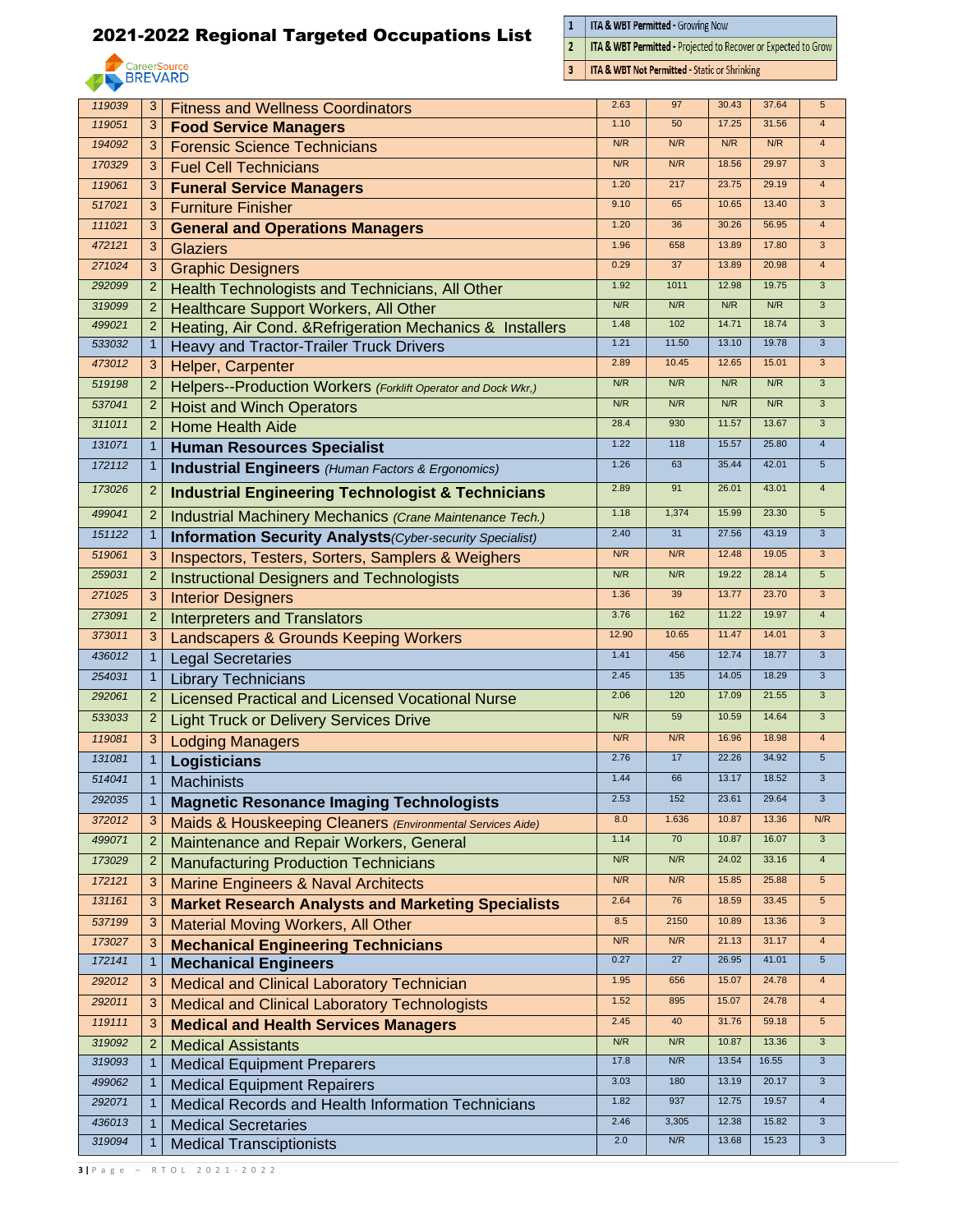

 $\frac{1}{2}$ **ITA & WBT Permitted - Growing Now** 

 $\overline{3}$ 

ITA & WBT Permitted - Projected to Recover or Expected to Grow

**ITA & WBT Not Permitted - Static or Shrinking** 

| 131121           | $\overline{2}$               | <b>Meeting &amp; Convention Planners</b>                                                            | 1.84             | 1,102     | 13.72          | 22.66 | $\overline{4}$                 |
|------------------|------------------------------|-----------------------------------------------------------------------------------------------------|------------------|-----------|----------------|-------|--------------------------------|
| 211023           | $\overline{2}$               | Mental Health & Substance Abuse Social Wkrs.                                                        | 19.20            | N/R       | 18.99          | 21.07 | $5\overline{5}$                |
| 252022           | $\mathbf 1$                  | Middle School Teachers, Exc. Special & Voc. Educ.                                                   | 1.22             | 64        | 23.23          | 27.74 | $5\phantom{.0}$                |
| 493042           | $\overline{2}$               | <b>Mobile Heavy Equipment Mechanics, Except Eng.</b>                                                | 1.51             | 636       | 15.35          | 21.91 | $\mathbf{3}$                   |
| 514061           | $\overline{2}$               | Model Makers, Metal and Plastic (Composites)                                                        | N/R              | N/R       | 10.87          | 13.79 | $\overline{3}$                 |
| 514072           | 1                            | Molding, Coremaking and Casting Machine Setters,                                                    | N/R              | N/R       | 10.87          | 13.79 | $\mathbf{3}$                   |
|                  |                              | Operators. Tenders, Metals and Plastic (Composites)                                                 |                  |           |                |       |                                |
| 493051           | 3                            | <b>Motorboat Mechanics and Service Technicians</b>                                                  | N/R              | N/R       | 12.42          | 17.45 | 3                              |
| 533099           | $\overline{2}$               | Motor Vehicle Operators, All Other<br>add                                                           |                  |           |                |       |                                |
| 151142           | $\overline{2}$               | <b>Network and Computer Systems Architects &amp; Admin.</b>                                         | .71              | 62        | 23.64          | 36.97 | $\overline{4}$                 |
| 311014           | $\overline{2}$               | <b>Nursing Assistant</b>                                                                            | N/R              | N/R       | 10.87          | 11.36 | $\mathbf{3}$                   |
| 299011           | $\overline{2}$               | Occupational Health and Safety Specialists (Industrial Hygiene)                                     | N/R              | N/R       | 21.23          | 31.25 | $\overline{4}$                 |
| 312011           | 2                            | <b>Occupational Therapy Assistants</b>                                                              | 2.35             | 32        | 27.64          | 32.30 | $\overline{4}$                 |
| 439199           | 3                            | Office and Administrative Support Workers, All Other                                                | 2.61             | 16        | 25.00          |       |                                |
| 472073           | $\overline{2}$               | Operating Engineers & Other Construction Equipment Oper.                                            | 1.17             | 56        | 14.66          | 19.03 | $\mathbf{3}$                   |
| 292081           | 2                            | <b>Opticians, Dispensing</b>                                                                        | 1.75             | 158       | 12.24          | 18.08 | $\overline{4}$                 |
| 472141           | $\overline{2}$               | Painters, Construction and Maintenance                                                              | N/R              | N/R       | 10.83          | 15.98 | $\overline{3}$                 |
| 519122           | $\overline{2}$               | Painters, Transportation Equipment                                                                  | N/R              | N/R       | 15.68          | 17.56 | $\ensuremath{\mathsf{3}}$      |
| 232011           | $\mathbf{1}$                 | Paralegals and Legal Assistants                                                                     | 2.06             | 3,246     | 15.66          | 23.60 | $\overline{3}$                 |
| 292052           | 1                            | <b>Pharmacy Technicians</b>                                                                         | N/R              | 29        | 11.94          | 15.42 | $\overline{3}$                 |
| 319097           | 3                            | Phlebotomist                                                                                        | 3.20             | 41        | 12.70          | 14.89 | 3                              |
| 173029           | $\overline{2}$               | <b>Photonics Technicians</b>                                                                        | N/R              | N/R       | 14.89          | 24.65 | 3                              |
| 274021           | 3                            | Photographers                                                                                       | <b>NR</b>        | <b>NR</b> | 12.00          | 15.00 | $\mathbf{3}$                   |
| 312021           | 3                            | <b>Physical Therapist Assistants</b>                                                                | 2.85             | 33        | 26.50          | 32.30 | $\overline{4}$                 |
| 472151           | $\overline{2}$               | Pipelayers                                                                                          | 285              | 666       | 13.62          | 19.14 | $\overline{3}$                 |
| 472152           | 2                            | <b>Plumbers, Pipefitters, and Steamfitters</b>                                                      | 1.50             | 123       | 15.99          | 22.59 | $\overline{3}$                 |
| 333051           | $\overline{c}$               | Police and Sheriff's Patrol Officers (Auxillary)                                                    | 1.03             | 91        | 17.78          | 23.08 | $\overline{3}$                 |
| 435031           | $\overline{2}$               |                                                                                                     | 1.35             | 705       | 13.95          | 19.53 | $\mathbf{3}$                   |
| 252011           |                              | Police, Fire, and Ambulance Dispatchers                                                             | N/R              | N/R       | 8.47           | 10.79 | $\overline{4}$                 |
| 119031           | 3<br>3                       | <b>Preschool Teachers, Except Special Education</b>                                                 | <b>NR</b>        | <b>NR</b> | 16.01          | 23.45 | $\overline{4}$                 |
| 435061           | 2                            | Preschool and Daycare Education and Childcare Admin.<br>Production, Planning, and Expediting Clerks | N/R              | 18.06     | N/R            | N/R   | $\overline{2}$                 |
| 119141           | $\overline{2}$               | Property, Real Estate, and Community Assoc.Managers                                                 | 1.55             | 45        | 18.06          | 27.76 | $\overline{3}$                 |
| 292053           | 3                            |                                                                                                     | 10.1             | N/R       | 10.00          | 12.65 | $\mathbf{3}$                   |
| 131023           | $\overline{2}$               | <b>Psychiatric Technician</b>                                                                       | 0.5              | 1,484     | 18.60          | 29.94 | $\overline{4}$                 |
| 194099           | $\overline{2}$               | <b>Purchasing Agents, Except Wholesale, Retail, Farm</b>                                            | 14.0             | N/R       | 11.15          | 13.65 | 3                              |
| 113051           |                              | <b>Quality Control Analysts</b>                                                                     | N/R              | N/R       | .0690<br>39.15 | 47.92 | $\overline{4}$                 |
|                  | $\overline{2}$               | Quality Control Systems Managers (Industrial Prod. Mgr.)                                            | 41               | 15.04     | 18.99          | 21.07 | $\overline{3}$                 |
| 492021           | 3                            | Radio, Cellular, & Tower Equip. Installers & Repairers                                              | 14.90            | N/R       | 37.29          | 26.74 |                                |
| 291124<br>292034 | $\mathbf{1}$                 | <b>Radiation Therapists</b>                                                                         | 1.74             | 1,016     | 19.26          | 26.55 | $\mathbf{3}$<br>$\overline{4}$ |
| 251193           | $\overline{2}$               | <b>Radiologic Technologists</b>                                                                     | N/R              | N/R       | 22.78          | 31.36 | $\sqrt{5}$                     |
| 291141           | 2                            | Recreation and Fitness Studies Teachers. Post Sec.                                                  | 1.56             | 341       | 23.80          | 33.02 | $\overline{4}$                 |
| 291126           | $\mathbf{1}$                 | <b>Registered Nurses</b>                                                                            | 2.60             | 735       | 23.80          | 27.58 | $\overline{4}$                 |
|                  | 2                            | <b>Respiratory Therapists</b>                                                                       | ${\sf NR}$       | <b>NR</b> | 15.64          | 22.05 | $\overline{4}$                 |
| 173024<br>472181 | 2                            | <b>Robotics Technicians</b>                                                                         | 2.18             | 122       | 12.41          | 15.03 | 3                              |
|                  | 2                            | <b>Roofers</b>                                                                                      |                  | N/R       | 10.46          | 12.53 |                                |
| 535011<br>412031 | 2                            | <b>Sailors and Marine Oilers</b>                                                                    | N/R<br><b>NR</b> | NR        | 10.12          | 14.35 | 3<br>$\overline{2}$            |
|                  | 3                            | Salespersons, Retail                                                                                | 1.32             | 12        | 32.87          | 61.77 | $5\phantom{.0}$                |
| 112022<br>414012 | 3                            | <b>Sales Managers</b>                                                                               | 1.07             | 62        | 14.32          | 27.89 | $\mathbf{3}$                   |
| 414011           | $\mathbf{1}$<br>$\mathbf{1}$ | Sales Rep., Wholesale and Mfg, Non-tech.                                                            | 0.80             | 29        | 22.92          | 46.88 | $\overline{3}$                 |
| 151199           | $\overline{2}$               | Sales Rep., Wholesale and Mfg, Technical & Scientific                                               | N/R              | N/R       | 23.93          | 33.93 | $\overline{3}$                 |
| 252031           | $\mathbf{1}$                 | Search Marketing Strategists (Social Media Marketing)                                               | 1.22             | 103       | 21.22          | 27.63 | $\sqrt{5}$                     |
| 492098           |                              | Secondary School Teachers, Exc. Special & Voc. Ed.                                                  | 1.52             | 867       | 14.48          | 20.40 | $\mathbf{3}$                   |
| 339032           | 2                            | Security and Fire Alarm Systems Installers                                                          | 1.42             | 57        | 9.36           | 12.63 | 3                              |
|                  |                              | <b>Security Guard</b>                                                                               |                  |           |                |       |                                |